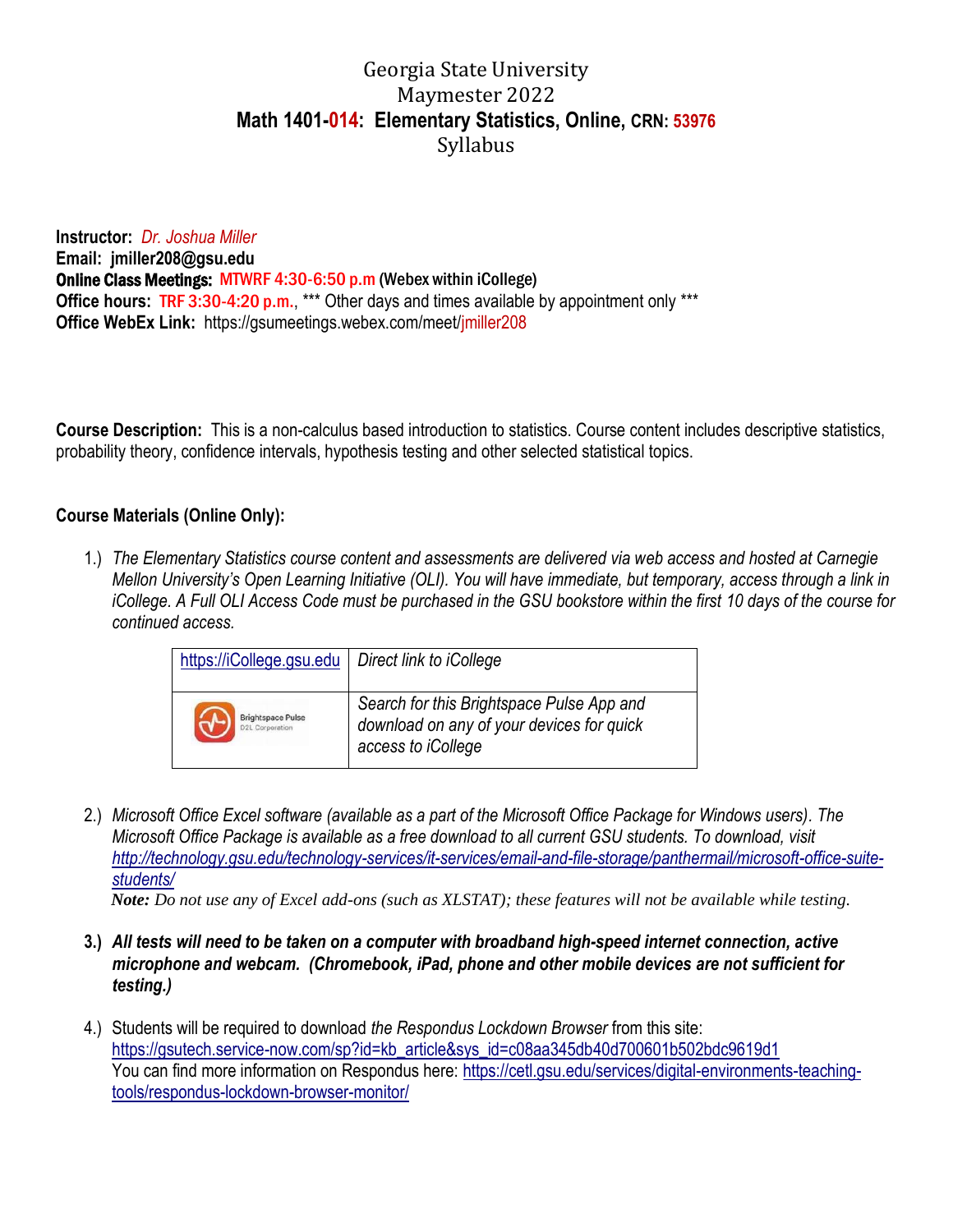## **General Structure of Course:**

This is an online course and weekly reading assignments are designated on the Pacing Calendar which is posted in the *iCollege* account DESIGNED for your class. The course reading material, reading assignments and checkpoints will all be delivered online via *OLI*. **Tests/Exams will be taken in iCollege and proctored using Respondus LockDown Browser and Respondus Monitor which require the use of an active webcam and microphone.** For semester tests dates and times (as well as final exam dates and times), please see the schedule provided at the end of this document.

*OLI* is an online environment; you will access the *Open Learning Initiative* (OLI) *Elementary Statistics* course material through *iCollege*. This material, which is hosted for us at Carnegie Mellon, has been customized for GSU students. All reading assignments: *Learn-by-Doing* exercises, *"Did You Get This?"* exercises as well as any Extra Questions/Assignments, are to be completed through *OLI* inside iCollege and will be a part of your Reading Grade for the course. The Checkpoints will count as a separate portion of your grade. You have the flexibility of using *OLI* at home (or wherever the internet can be accessed).

# **Never Attended (VERY IMPORTANT - PLEASE READ CAREFULLY!!!):**

If the student does not register for the Carnegie Mellon University OLI, attend at least one Webex class session AND complete at least three OLI Checkpoint assignments by Wednesday, May 11<sup>th</sup> at 11:59pm, it may result in being withdrawn and the instructor has the right to submit the student as "never attended" during the roll verification. If the student is not able to purchase the access code for *OLI* at the beginning of the semester due to pending financial aid approval or due to some restrictions, please note that every student has immediate temporary access to the OLI materials through iCollege by choosing *Request Grace Period* during the OLI registration process.

*OLI* **Reading Assignments:** Reading Assignments, which consist of: *Learn-by-Doing* exercises, *"Did I Get This?"* exercises, and *Extra Questions* compose the Reading Grade for the course. Generally, reading assignments should be completed by Sunday of that week.

## *OLI* **Checkpoint Assignments:**

You will be allowed a large number of attempts on Checkpoint assignments in the online learning environment, *OLI*, with only the highest score computed into your average. There are NO make-up Checkpoints. Please find the due dates of the Checkpoint assignments in the OLI course.

## **Attendance (in synchronous online classes):**

Attendance and participation are fundamental elements of our classes, thus it is expected that the student will attend the scheduled Webex class session in iCollege each week, for the entire time and actively participate. To be considered in attendance for any particular scheduled day, the student must remain in Webex during the entire class session. As designated in the grading distribution below, attendance accounts for 10% of the student's final grade. To allow for emergency situations and unforeseen circumstances, students are allowed to misstwo class sessions without penalty. Please note: Late registration is seen as an unforeseen circumstance and any missed classes, due to late registration, will be counted amongst the sessions that the student is allowed to miss. On test days, taking the tests in iCollege will count towards attendance.

"GSU has a process for students seeking excused absences through the Dean of Students Office. Students submit documentation to [https://deanofstudents.gsu.edu/student-assistance/professor-absence](https://nam11.safelinks.protection.outlook.com/?url=https%3A%2F%2Fdeanofstudents.gsu.edu%2Fstudent-assistance%2Fprofessor-absence-notification%2F&data=04%7C01%7Crsubedi%40gsu.edu%7Cc33fab0d82f64ce6be2f08d9cf0a2b95%7C515ad73d8d5e4169895c9789dc742a70%7C0%7C0%7C637768465065886447%7CUnknown%7CTWFpbGZsb3d8eyJWIjoiMC4wLjAwMDAiLCJQIjoiV2luMzIiLCJBTiI6Ik1haWwiLCJXVCI6Mn0%3D%7C3000&sdata=01dX0aAwKmjNNe1H8W2sy0jxYR3S%2BQ1C5bq3Sr1EosQ%3D&reserved=0)[notification/.](https://nam11.safelinks.protection.outlook.com/?url=https%3A%2F%2Fdeanofstudents.gsu.edu%2Fstudent-assistance%2Fprofessor-absence-notification%2F&data=04%7C01%7Crsubedi%40gsu.edu%7Cc33fab0d82f64ce6be2f08d9cf0a2b95%7C515ad73d8d5e4169895c9789dc742a70%7C0%7C0%7C637768465065886447%7CUnknown%7CTWFpbGZsb3d8eyJWIjoiMC4wLjAwMDAiLCJQIjoiV2luMzIiLCJBTiI6Ik1haWwiLCJXVCI6Mn0%3D%7C3000&sdata=01dX0aAwKmjNNe1H8W2sy0jxYR3S%2BQ1C5bq3Sr1EosQ%3D&reserved=0) Professors will then be notified by the Dean of Students of any excused absence without the need to manage medical information individually."

# **Tests/Exams in iCollege:**

There are 3 Tests and a Final Exam in Math1401. Missing a test/exam will result in a grade of "0" for that test/exam. Students are not allowed to drop a test for any reason, however, at the end of the semester, if the final exam grade is higher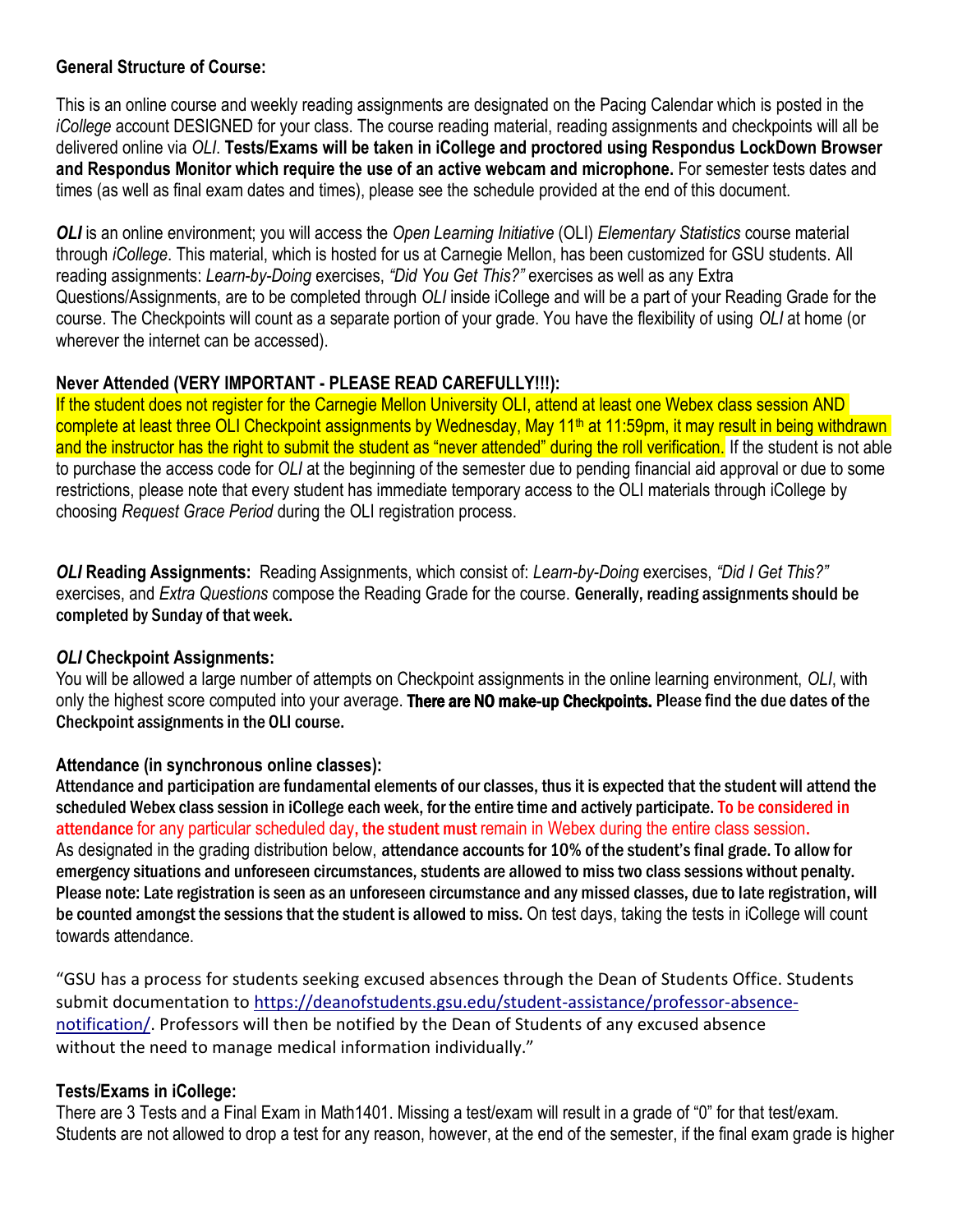than the lowest test, then the percentage score for the final exam will replace the lowest test score. This will be the only opportunity to make-up a test. **The final exam is mandatory and cumulative.**

All Math 1401 Tests and the Final Exam will be given, online, in *iCollege* using the Respondus Lockdown Browser and webcam recording.

## **Testing with Respondus:**

All tests (including the Final Exam), will be taken in *iCollege* with *Respondus* proctoring services.

• **IMPORTANT - A webcam and microphone are required for all testing!!!**

*Note: Excel will be the only technology that you will be allowed to use during exams. You will not be allowed to use calculators for any reason. We do not encourage the use of any Excel add-ons (such as XLSTAT).* 

#### **Grading Distribution:**

| Formal Assessments:                        |      |
|--------------------------------------------|------|
| 3 Tests ( <i>iCollege</i> )                | 36%  |
| Reading Assignments (OLI)                  | 10%  |
| Checkpoint Assignments (OLI)               | 20%  |
| Attendance (in synchronous online classes) | 10%  |
| Final Exam - Cumulative (iCollege)         | 24%  |
| Total                                      | 100% |

**NOTE:** If your Final Exam score is higher than your lowest test score, it will be used to **REPLACE** the lowest semester test score in the determination of your final grade. You should calculate your overall average according to the formula below:

**Final Grade Computation:** The Final Grade is computed by using the following formula:

Final Average = 0.12\*(Test 1 + Test 2 + Test 3 + bonus test points) + 0.10\*(Reading Average) + 0.20\*(Checkpoint Average) + 0.10\*(Attendance Average) + 0.24\*(Final Exam)

#### **Grading Scale:**

| Grade | A۰     |       | $\mathbf{H}$ | B.        | ◡     | ∽∽    | ⌒<br>ູ∪⊤              |             | -     |        |
|-------|--------|-------|--------------|-----------|-------|-------|-----------------------|-------------|-------|--------|
| Range | 100-97 | 96-93 | 92-90        | $89 - 87$ | 86-83 | 82-80 | 79.7<br>$\rightarrow$ | $76-$<br>70 | 69-60 | $59-0$ |

**Rounding:** When determining the final average, grades will be rounded in the usual way. For example, a grade of 86.5 will be rounded up to 87, but an 86.4 will not be rounded up.

## **Technology (Excel) Policy:**

Students are REQUIRED to use *EXCEL* to work checkpoints, tests, and Final Exam. On the 3 tests and the final exam, when a student is using Excel, the worksheet they use must be a new sheet, without any pre-made functions or calculations. Using a pre-made Excel sheet on a test or the Final Exam will be considered as an act of academic dishonesty.

#### **Make-Up Policy and Possible Bonus Points:**

Fairness to all students requires that rescheduling of examinations be minimized. Final exam can be rescheduled in only two circumstances: 1) When a student has three or more examinations scheduled to begin during a 24-hour period; and 2) When verifiable extraordinary, unavoidable and unforeseen circumstances intervene. **Students who wish to request a rescheduling of an exam must contact the instructor PRIOR to its administration.**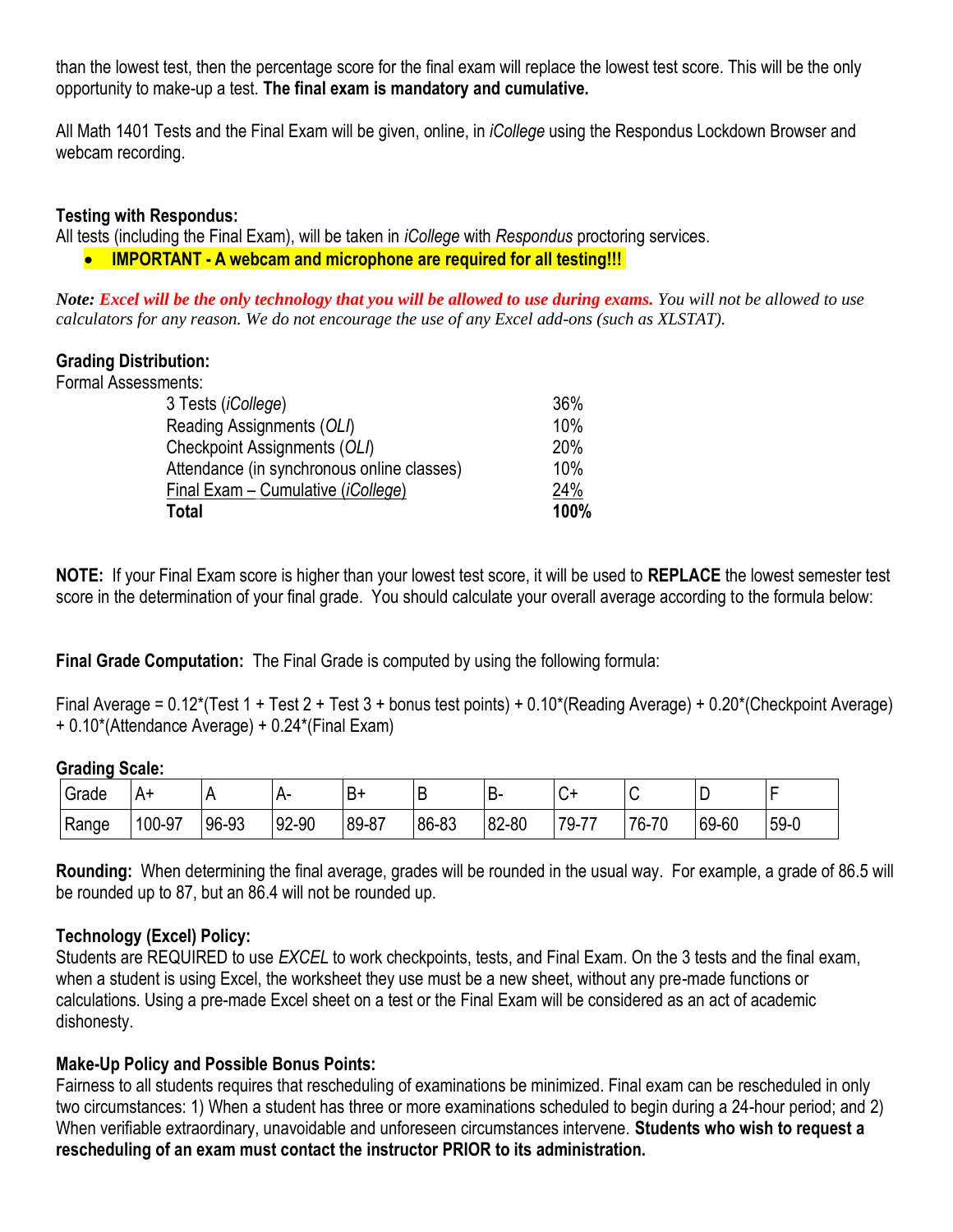To accommodate an emergency circumstance, in which missing a test is unavoidable, the final exam percentage score can be used to substitute for the lowest test grade in the calculation of the student's final grade. Note: this replacement is done automatically if the final exam grade is higher than the lowest test grade.

To accommodate students who have missed reading or Checkpoint assignments due to an emergency situation or technical difficulties, averages will be computed using a reduced number of assignments as designated below:

# • *OLI* **Checkpoint Assignments**:

- o Students will be graded based only on 26 of the 29 *OLI* Checkpoint assignments (not including the Non-Credit Test Review Assignments).
	- *Note*: Bonus test points can be earned for *OLI* Checkpoint averages that exceed 100%, as follows:
		- Checkpoint percentages that total between 2601 and 2700 are listed as 100% but earn 2 bonus test **points**
		- Checkpoint percentages that total between 2701 and 2800 are listed as 100% but earn 4 **bonus test points**
		- **EXECUTE:** Checkpoint percentages that total greater than 2801 are listed as 100% but earn 6 bonus test points
- *OLI* **Reading Assignments ("***Learn-by-Doing***", "***Did I Get This?" and Extra Questions***)**:
	- $\circ$  You can earn Bonus Test points based on your participation in these "low stake activities" as follows:
		- 90% 94.9% participation earns 2 bonus test points
		- 95% − 100% participation earns **bonus test points**

*Note: In the manner outlined above, it is possible for an online student to earn a maximum of 10 bonus test points to be added to the lowest test score (after the lowest has been replaced by the final exam percentage score).*

Please contact your instructor if you have any questions or concerns.

**Withdrawal: May 20, 2022,** is the last day for regular withdrawal for a possible "W" grade. By university policy, any student who is charged with committing an act of academic dishonesty will not be allowed to withdraw from that class in which the charges are filed.

**Incomplete Policy:** The grade of "I"(Incomplete) may be given to a student who for nonacademic reasons beyond his or her control is unable to meet the full requirements of a course. In order to quality for an "I," a student must:

- a) have completed most of the major assignments of the course (generally all but one) and
- b) be passing the course (aside from the assignments not completed) in the judgment of the instructor.

When a student has a nonacademic reason for not completing one or more of the assignments for a course (including examinations) and wishes to receive an "I" for the course, it is the student's responsibility to inform the instructor in person or in writing of the reason. The grade of "I" is awarded at the discretion of the instructor and is not the prerogative of the student. Conditions to be met for removing an "I" are established by the instructor. If you do not get approval of the schedule or you deviate from the schedule, there is no guarantee that you will be allowed to complete the assignments.

**Academic Dishonesty:** Academic dishonesty will not be tolerated on any work. A first occurrence on a test/exam will result in a grade of 0 for all concerned parties as well as an Academic Dishonesty form being filed with the Dean of Students. A second occurrence will result in a grade of F for the course for the concerned parties and a second Academic Dishonesty form being filed. Also refer to the university Policy on Academic Honesty. This course is conducted in a manner consistent with the university policy on academic honesty at **<http://codeofconduct.gsu.edu/>**.

**Note: A test score of "0" for academic dishonesty will NOT be replaced by the final exam. Academic dishonesty on the final exam may result in an "F" for the course.**